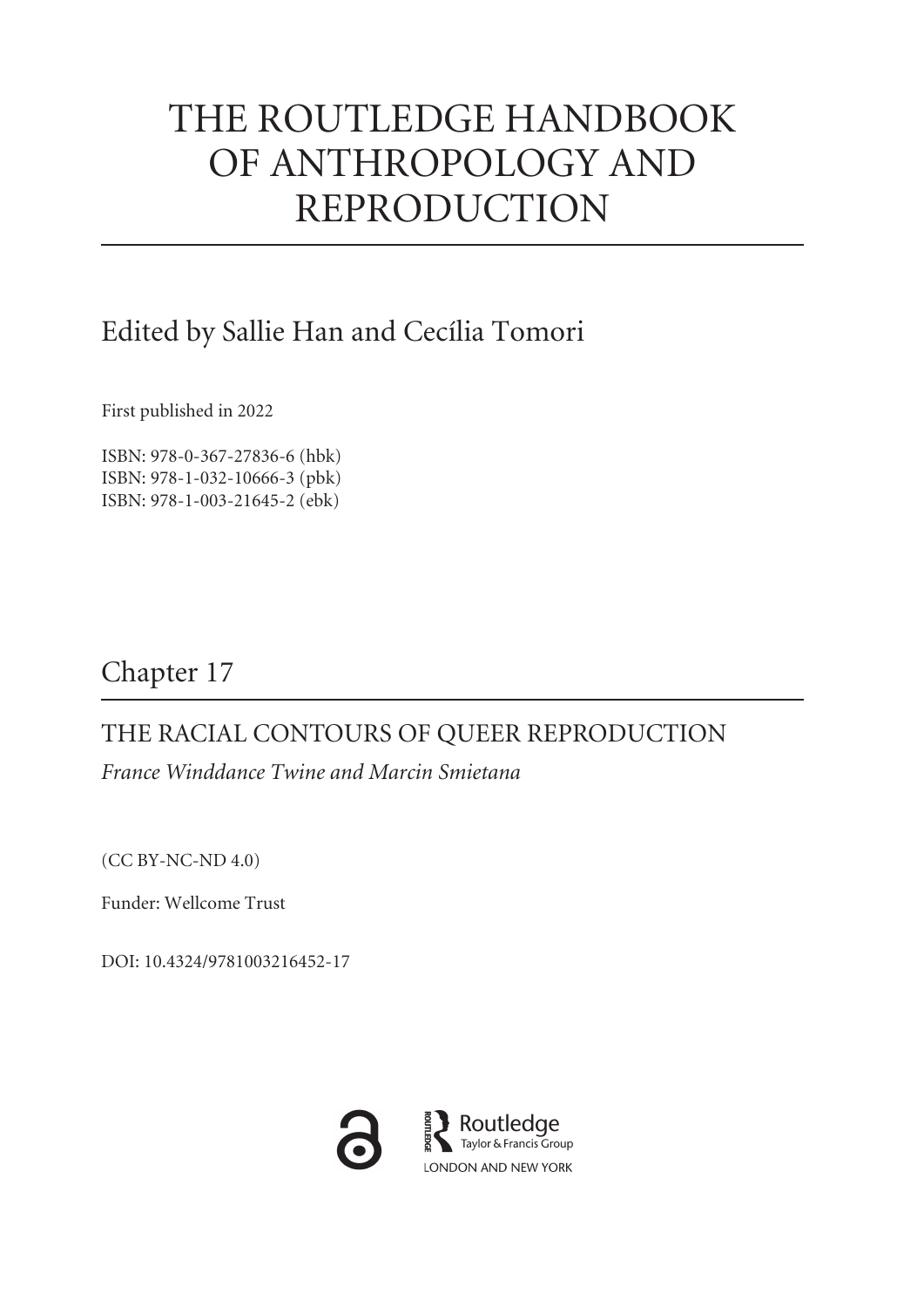## 17

# THE RACIAL CONTOURS OF QUEER REPRODUCTION

*France Winddance Twine and Marcin Smietana*

[Q]ueer happens precisely when […] bodies meet that would be kept apart if we followed the lines given to us.

*(Sara Ahmed 2006: 148–149)*

Queer kin relations clearly overlap with, and sit alongside, established forms of family while simultaneously holding elements that can and often do emerge to disrupt congruence.

*(Aaron Goodfellow 2015: 64)*

In our earlier work (Smietana, Thompson, and Twine 2018), we argued for reading *queer kinship* from the perspective of *stratified reproduction* and *reproductive justice*. In that work, we called for studying LGBTQ reproductions and queer kinships from the perspective of intersectional inequalities in which multiple participants in the reproductive process may be immersed: LGBTQ (intended) parents, surrogate mothers, gamete donors, and birth families in adoption. We argued for reproductive rights for both LGBTQ parents and those people who help them create families.

Our goal in this chapter is to build upon the foundational literature in queer theory and bring it into dialogue with critical race studies. We provide an analysis of family formation that departs from some of the earlier literature in the anthropology of reproduction in its sustained focus on the central role that racial hierarchies and racial logics play. We ask two questions. First, how does the literature in queer kinship engage with the issues of race, class, and intersecting inequalities? In this chapter, we refer to family formations that have crossed racial, class, or caste barriers—not just to gender and sexual transgressions. We use the term transgressive to refer to family forms that do not conform to heteronormative, monoracial models that do not employ assisted reproductive technologies. What is considered transgressive is historically contingent and culturally specific.

Second, our chapter contributes to ongoing debates in anthropology that illuminate the social, cultural, and political imperatives that confer respectability and legitimacy to the reproduction of transgressive family forms. Given the changing legal and global landscape, we offer a nuanced analysis of the ways that queer families employ racial and cultural logics as they engage with technologies in their pathways to parenthood. Our analysis also demonstrates the ways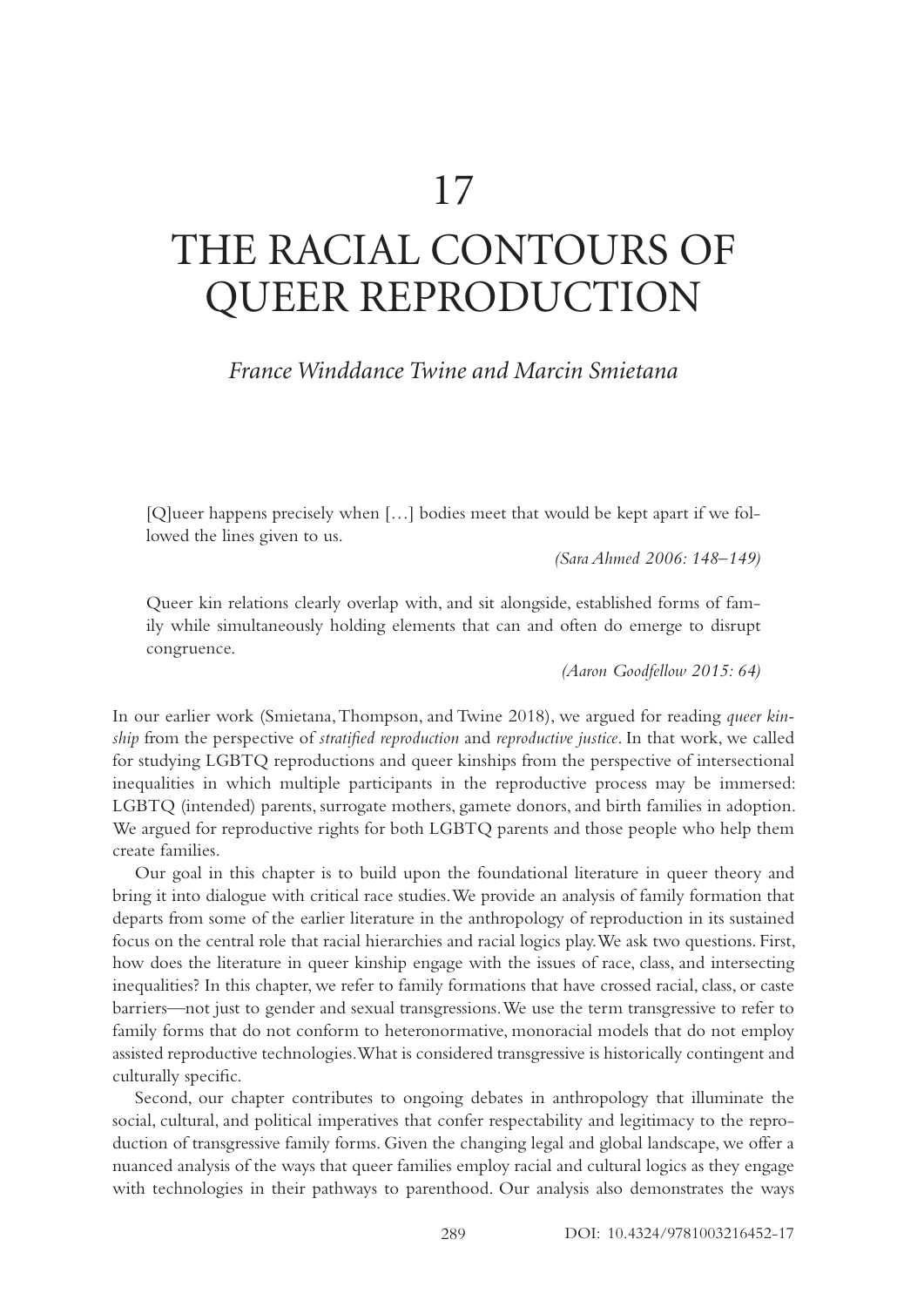that heteronormativity and Whiteness mark all logics of reproduction in the early twenty-first century.

Surrogacy contracts and donor agreements are cultural transactions as well as economic ones. Thus, it is impossible not to see class at work in these transactions. It is evident that employing ART or adoption to form a family if one identifies as LGBTQ requires economic resources that place reproduction outside of the realm of possibility for impoverished or working-class people. The intersections of social class hierarchies with heteronormativity and structural racism have not been the main focus of the foundational studies of queer families. One exception has been the work of Yvette Taylor (2009), who examined social class in lesbian and gay families in the UK. In this chapter, we provide an intersectional analysis that centers race in the anthropology of reproduction. Elsewhere we consider the role of class, locality, and nationality in the ongoing choreographies involved in queer family formation (Twine 2015; Smietana 2017; Smietana & Twine n.d.)

In the following sections, we first define the meanings of "queer" and introduce the foundational literature on "queer kinships." Following Charis Thompson's (2005) work on strategic naturalization, we propose the term "choreography of queer kinship" in order to show how in the creation of kinship, sexuality is mobilized in multiple configurations together with race and class. In this paper, we focus our attention in particular on race, as we discuss examples of scholarship that reads queer kinships and race together.

#### **The meanings of queer**

The meaning and boundaries of queer are contested and provisional and have always reflected colonial, neocolonial, and postcolonial categories. In Kim TallBear's (2018) analysis of the "compulsory settler sex, family and nation," she argues that in North America, "the aspirational ideal of middle-class nuclear family, including (hetero)normative coupledom with its compulsory biological reproduction" (151) has been imposed on Indigenous peoples' extended family structures that historically included what today would be called consensual non-monogamy, as well as on their relationships to non-human species and the land. TallBear argues that this imposition serves the patriarchal heteronormative, and increasingly also homonormative, imperial state, and turns a decolonial lens toward normative marriage and family formations:

[In Dakota Kinship] more than two genders were recognized, and there was an element of flexibility in gender identification. […] The record is also clear that there was plural marriage […]. As I try to write this, I engage in essentially nonsensical conceptual time travel with categories that will lose their integrity if I try to teleport them back or forward in time. So much has gone dormant—will go dormant. So much has been imposed onto Indigenous peoples, both heteronormative settler sexuality categories and now also "queer" categories.

*(TallBear 2018: 153)*

In the (post-)colonial context of North America, Gloria Anzaldúa (1981) may have been the first scholar to use the term queer in her autohistorical essay, "La Prieta." She described her childhood experiences as a particularly dark-skinned Mexican in Texas: "it was too bad I was dark like an Indian" (Anzaldúa 1981: 38). Here we see skin color, or what Margaret Hunter (2002, 2007) has studied as colorism, as a negative difference. Anzaldúa reminisced about her mother's attempts to hide those differences, where her family worked as agricultural workers in Texas. Despite her "mother and brothers calling me *jota* (queer) when I told them my friends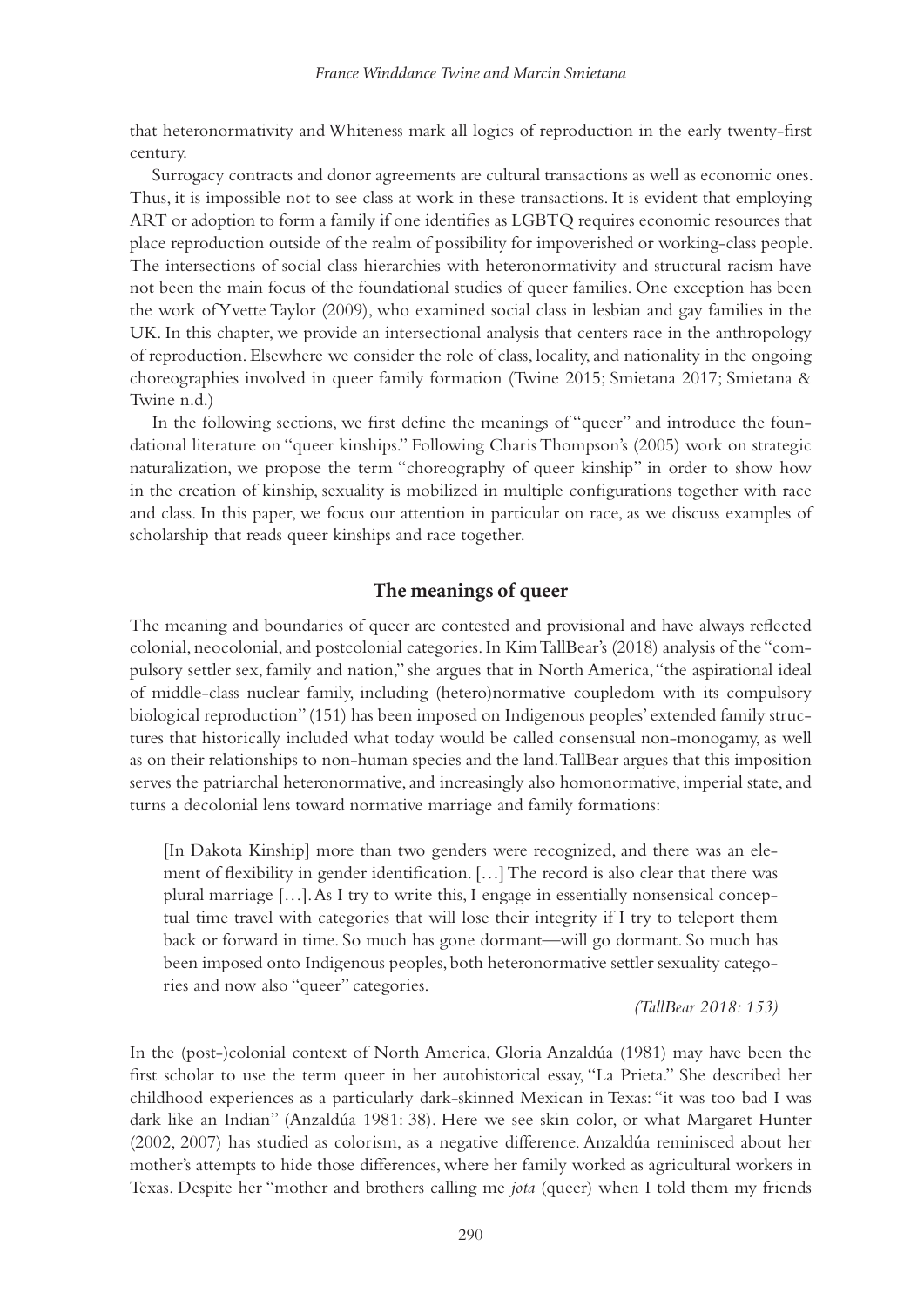were gay men and lesbians" (1981: 44), in her seminal essay Anzaldúa moved on to discuss the political "borderlands" of not belonging and exclusion, from which "the queer groups" could work together to build alliances:

The rational, the patriarchal, and the heterosexual have held sway and legal tender for too long. Third World women, lesbians, feminists, and feminist-oriented men of all colors are banding and bonding together to right that balance. Only together can we be a force. I see us as a network of kindred spirits, a kind of family. We are the queer groups, the people that don't belong anywhere, not in the dominant world nor completely within our own respective cultures.

*(Anzaldúa 1981: 50)*

Sara Ahmed (2006) also wrote about how her skin color made her experience "queer" in the context of predominant whiteness in Australia and the UK:

Colonialism makes the world "white," which is of course a world "ready" for certain kinds of bodies, as a world that puts certain objects within their reach. […] The "matter" of race is very much about embodied reality; seeing oneself or being seen as white or black or mixed does affect what one "can do," or even where one can go, which can be redescribed in terms of what is and is not within reach. If we begin to consider what is affective about the "unreachable," we might even begin the task of making "race" a rather queer matter.

*(Ahmed 2006: 111–112)*

When Teresa de Lauretis (1991: x) first used the term queer theory at the 1990 conference she organized at the University of California, Santa Cruz, she searched for a term and for politics that could be more useful and less exclusionary than "lesbian and gay," given the dominance of the White male middle-class perspectives in the representation of sexualities at the time. "Racial as well as gender differences are a crucial area of concern for queer theory," De Lauretis wrote (1991: x, xi).

Thus, an intersectional understanding of sexuality has been one of the very aims of queer theory from the beginning. A number of scholars have built upon these definitions of queer and emphasized intimate and sometimes paradoxical links between sexuality, race, and nation (e.g., Duggan 2002; Puar 2007; Ahmed 2011; Bacchetta and Haritaworn 2011). They have shown how liberal narratives of sexuality and LGBTQ rights can sometimes be blind to the politics of race and nation, and therefore they have called for reading sexuality and race and nation together.

Ahmed (2006) conceptualized queer as those relationships and kinships that are considered to be "out of place," "mixed," not "like," uncomfortable. In the larger context of compulsory heterosexuality Ahmed argues that "queer happens precisely when […] bodies meet that would be kept apart if we followed the lines given to us" (2006: 148–149). In particular, queer scholars such as Ahmed have argued there are crucial links between the politics of sexuality and the politics of race. Following Ahmed and Anzaldúa, we employ queer as an elastic term, a placeholder for different kinds of transgressions, such as racial and class transgressions, *alongside* those in the realm of sexuality. LGBTQ may be one of the dimensions of queerness, whilst others can be, for example, racial or migrant status.

Aaron Goodfellow (2015: 162) provides a definition of queer kinship in his ethnography of families created by gay fathers in the US. Goodfellow's work calls attention to the ways that queer families are not "inherently" or always disruptive on all dimensions. His analysis illumi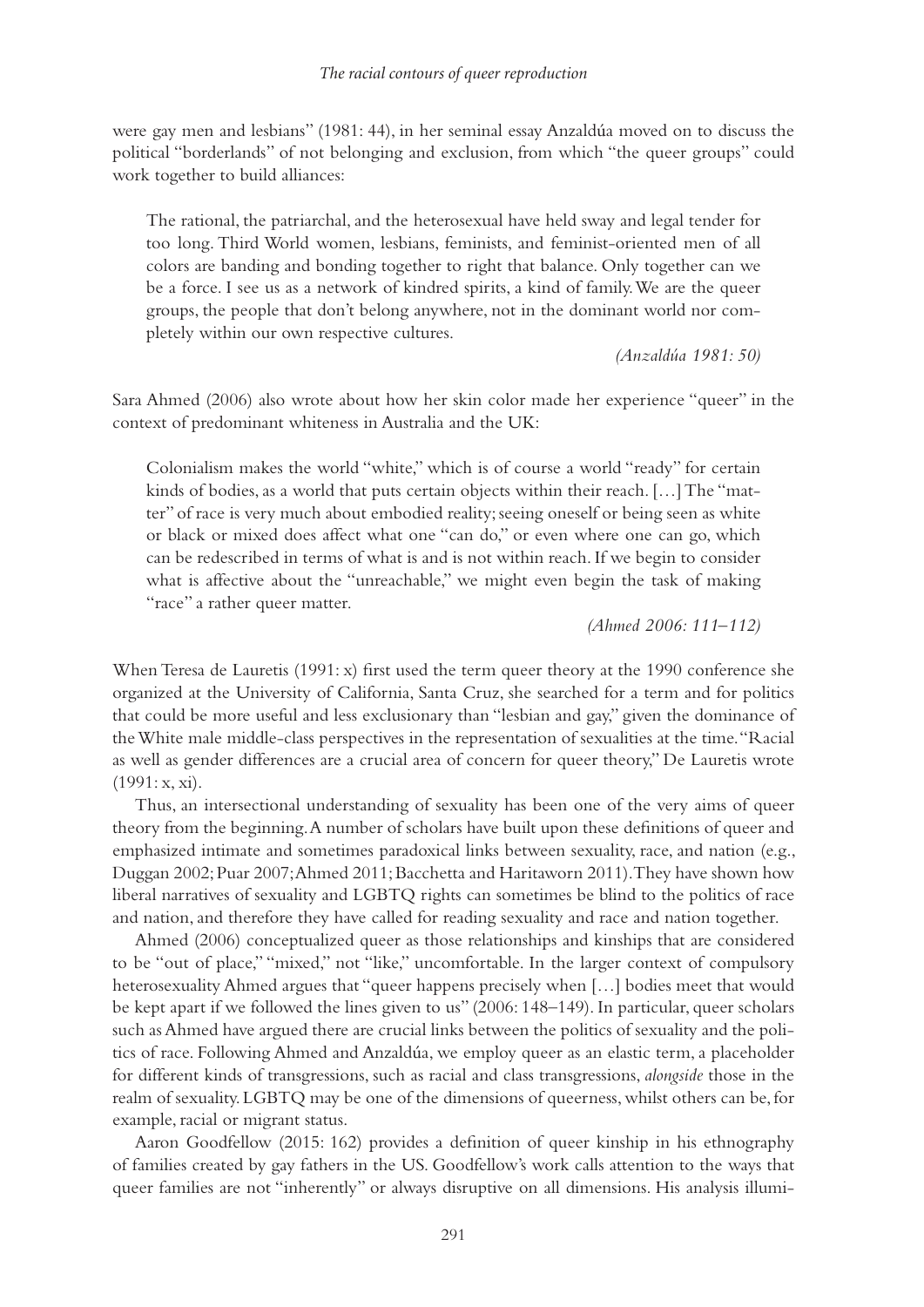nates the complexities of queer kinship and how it can be defined in ways that re-position middle-class White and sometimes interracial parents as respectable.

#### **New technologies and new family formations**

Writing about the emergence of IVF in the UK, Sarah Franklin (2019) reminds us about how the emergent consciousness was part of the social change:

The rapidly changing landscape of reproductive behavior during the 1970s was not only driven by legislative, demographic, and technological factors; it was also shaped by a moral and collective revolt, reflecting and expressing the declining influence of so-called Victorian moral values, as well as increasing support for women's rights. *(Franklin 2019: 22)*

New family formations were first created by lesbian and gay couples or singles through adoption, and later increasingly through in vitro fertilization (cf. Mamo 2007). For gay men, surrogacy offered the opportunity to have genetically related children. The default recognition of the genetic relatedness between the father and the child in many Euro-American kinship systems offered gay men a bulwark against discrimination as parents (Murphy 2015).

In both the US and UK, in the mid to late 1980s, married heterosexual couples with (in) fertility issues gained access to the so-called traditional surrogacy, where the gestational surrogate would use her own ovocytes. Subsequently, it took almost two decades before the technologies developed to enable up to five persons to claim parenthood: The sperm donor, the egg donor, the gestational surrogate, and the commissioning parents. Between 2000 and 2010, the technologies advanced so that male same-sex couples have more options in certain areas such as California to form a family "legally," with the support of agencies devoted to the legal and parental rights of same-sex couples. We recognize that ideologies and family formation practices occur in a dynamic legal context in which political and cultural movements demand or force changes in consciousness. Disciplinary practices and attitudes involving family formation are not static nor are the legal frameworks which intended parents negotiate.

A cursory review of earlier research on both LGBTQ and interracial family formation provides evidence that the grounds of struggle shifted as court cases were fought and/or won, reproductive technologies advanced, and political rights were granted in some regions (Weston 1991; Lewin 1993; Mamo 2007; Patton-Imani 2020). In her analysis of an important court case that expanded the notion of family rights to LGBTQ couples, Khiara Bridges (2014) notes that the US courts intervened in the debates about access to surrogacy, by "increasing recognition and legitimation of lesbian, gay, bisexual and transgender persons and the families that they have created" (1126). A significant contribution of Bridges' research is her identification of key distinctions between the "first-generation" of LGBTQ people who employed ART from the "second-generation." Firstgeneration fears structured family formation during an earlier era in ways that distinguished them from the concerns of the second generation. The fears of the first generation included losing custody of their children and/or not being recognized by the state as belonging to a family unit.

These LGBTQ histories of family formation have intensified under a neoliberal regime, as discussed by Laura Briggs (2017). The neoliberal privatization of care that has been ongoing since the early 1980s in the US, has hit both LGBTQ communities and racialized communities the hardest. In the face of HIV/AIDS and neoliberal racial and class politics, both LGBTQ and racialized communities were left without the safety net of state support provided to heterosexual families.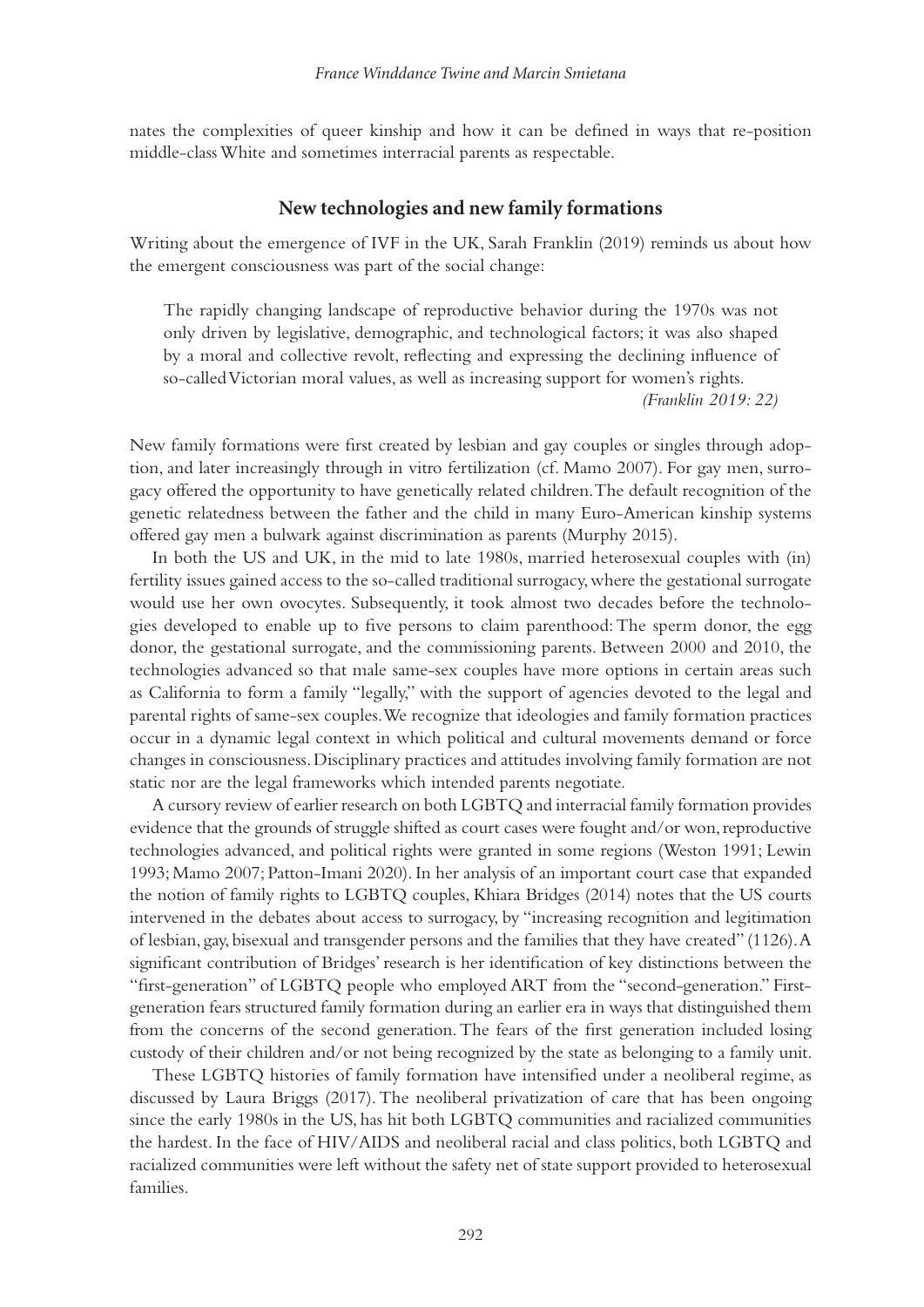Yet as the state did less and corporations did nothing to acknowledge or support the space to care for dependents, the outlaw status of gay households and communities became more and more unsupportable. If the only place that could care for dependents was "the (legally recognized) family," then gay people needed one too. Gay marriage, I am saying, is a reproductive politics issue.

*(Briggs 2017: 150–151)*

In 2010 and 2013, British music star Elton John and his now-husband David Furnish (who were in a civil partnership at that time) had two sons, born with the help of the same surrogate in California (John 2019). This happened in a legal context in which Furnish was legally identified as the co-parent and listed where the mother would have been on the birth certificate. This demonstrates the way the reproductive landscape had changed radically, at least for middle- and upper-middle-class men who have children in California. Elton John, who first came out as bisexual in the 1970s and then became a gay activist, now represents a family form that some call no longer "queer." In urban centers of countries like the US and UK, this family form has been getting increasingly normalized, including an industry and agencies to serve the transnational clientele in the US, as well as the domestic altruistic surrogacy community in the UK. Yet in particular, those women and men who are not celebrities and not members of the racially dominant groups or middle class face many challenges in family formation (Patton-Imani 2020).

LGBTQ people's ability to employ reproductive technologies and fertility services, including adoption, also continues to be severely curtailed in those regions of the world or religious contexts where these practices and treatments are still criminalized or not recognized as a legitimate pathway to parenthood. In Europe, in several countries, state-subsidized IVF is limited to married heterosexual couples; in most countries, it is not legal to carry out surrogacy (e.g., Courduriès 2018; Guerzoni 2020); and in most of Central and Eastern Europe, lesbian and gay people do not have any rights as families at all (Mizielińska and Stasińska 2019). In an ethnography of Italian gay parents, Corinna Guerzoni (2020) found that legal restrictions drove LGBTQ intended parents to travel to gain access to surrogacy arrangements. Genetic links between parents and the child are legally recognized in Italy, a nation that prohibits adoption by LGBTQ couples and single people. Intended parents who live in European jurisdictions such as Italy and possess the economic resources to travel began to enter surrogacy contracts in North America, primarily the United States, as well as other locations where transnational surrogacy is now banned such as India, Mexico, and Thailand (Twine 2015).

#### **First wave of ethnographic studies on gay and lesbian families**

In the late twentieth century, gays and lesbians in the US, UK, and elsewhere created their "chosen families" with friends who provided genetic material, co-parenting arrangements, and in some cases adoption. This was an era when IVF and surrogacy were not yet widely available to queer families (Weston 1991; Donovan et al. 2001). Kath Weston (1991) characterized this period as one of "exile from kinship" by gays and lesbians' families of origin.

In Kath Weston's *Families We Choose* (1991), lesbian and gay families in the US revealed "the potential of chosen kin to expand the notion of family well beyond couples and kids," as Weston remarked in the 1997 edition of her book. The book cover of this edition is powerful and reflects the emphasis on intimacy. Representing an era in which working-class Black, Puerto Rican, and Dominican men revolutionized both performance art and queer family formation, Weston chose a photograph of three young men from one of the voguing houses in New York who represent the familial bonds of chosen kinship (Weston 1997: xvii–xviii). This form of kin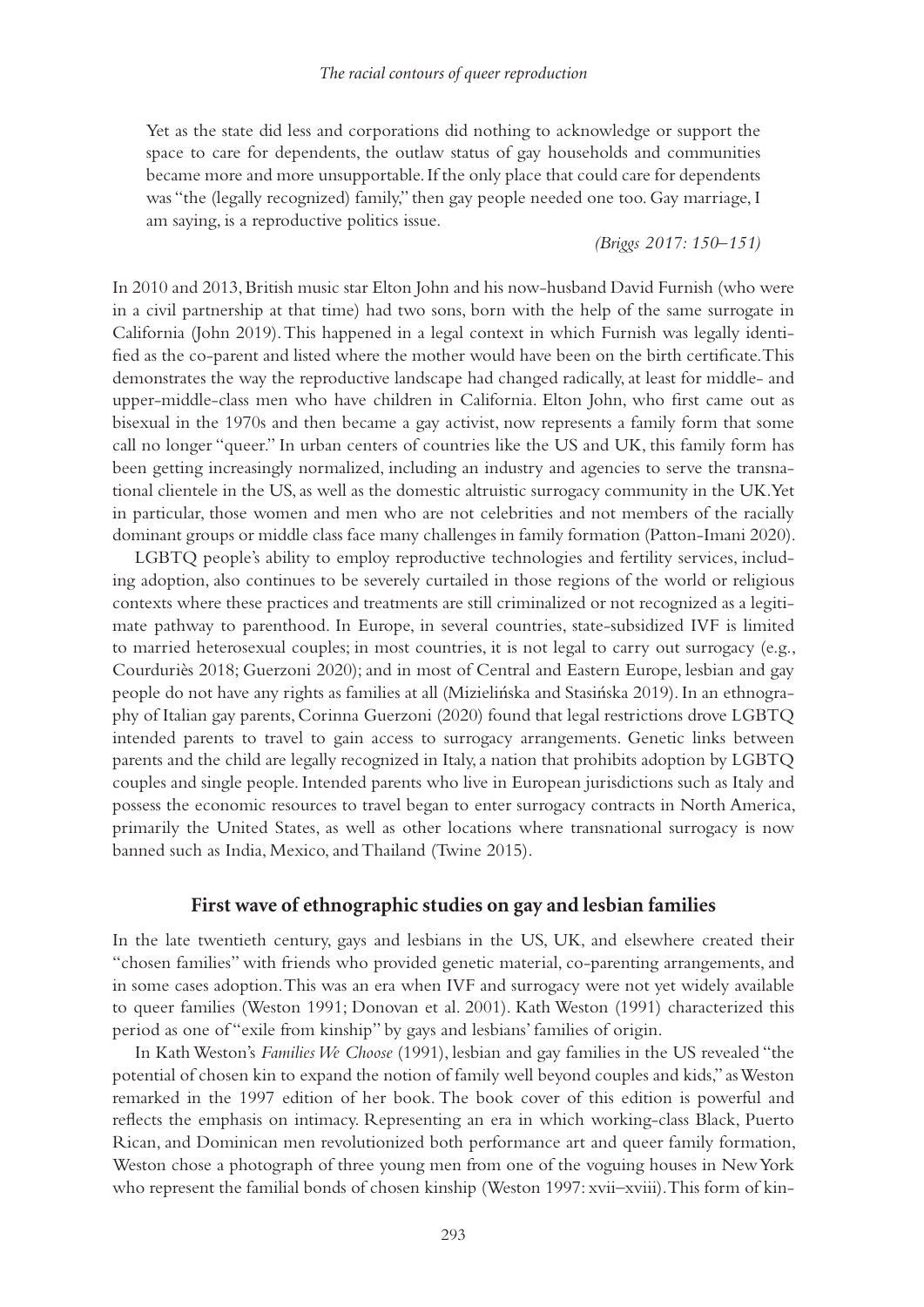ship, not linked by blood ties but by a form of commitment and love, has long been normative in Black and Latino queer communities (Weston 1991: 36, 56).

Whites without a strong ethnic identification often described coming out as a transition from no community *into* community, whereas people of color were more likely to focus on conflicts *between* different identities instead of expressing a sense of relief and arrival. *(Weston 1991: 134)*

Race and ethnicity were also mentioned by lesbian lovers who were planning to get pregnant and were searching for a sperm donor:

[My lover] said: "I really want an Hispanic to give me sperm, so that the baby looks like you" […] Resemblance between parent and child might signify an intention toward creating ethnic or cultural continuity (popularly understood as passing along "traditions"), as well as the union of the child's parents.

*(Weston 1991: 189)*

Alongside the state as well as families and communities of origin, queer people also negotiated their family formation projects within the hierarchies of gender. Ellen Lewin (1993) showed that in becoming mothers, lesbian women in the US followed the culturally dominant narratives of gender: They emphasized their identities as women whilst downplaying their sexuality. Gendered narratives also shaped the family projects of gay men, as Lewin (2009) discussed in her ethnography of gay fatherhood in the US. The gay men whom Lewin interviewed longed for "normal" families with children, in a context where becoming children's primary caregivers was not so common for men. Likewise, Judith Stacey (2006) found that most of the US gay men she interviewed were "situational parents." Only very few of Stacey's interviewees considered themselves "predestined parents," and many of them became fathers only due to their partners' exceptional determination.

Although these early pioneering ethnographic studies did not explore race as a significant force that structured queer family formation, they laid the theoretical foundation for later research. The early ethnographies of lesbian and gay families belonged to a historical moment where it was much more common than today to experience exile from kinship due to one's sexuality. The contribution of those early studies was showing that non-heteronormative ways of forming families existed.

#### **Likeness and whiteness: Racial matching in multiethnic and monoethnic family formation**

In *White Women, Race Matters: The Social Construction of Whiteness,* Ruth Frankenberg (1993) generated a new set of concepts to think through racial consciousness. A white Jewish lesbian feminist and anti-racist, Frankenberg earned her undergraduate degree in anthropology at Cambridge (UK), followed by a Ph.D. from the University of California. Drawing upon interviews with White women in northern California, her positionality and commitment to anti-racism informed her research. Frankenberg's intervention was to flip the script and shift the focus to members of the racially dominant group. In mapping out her intellectual project, Frankenberg writes:

My argument in this book is that race shapes white women's lives. In the same way that both men's and women's lives are shaped by their gender, and that both heterosexual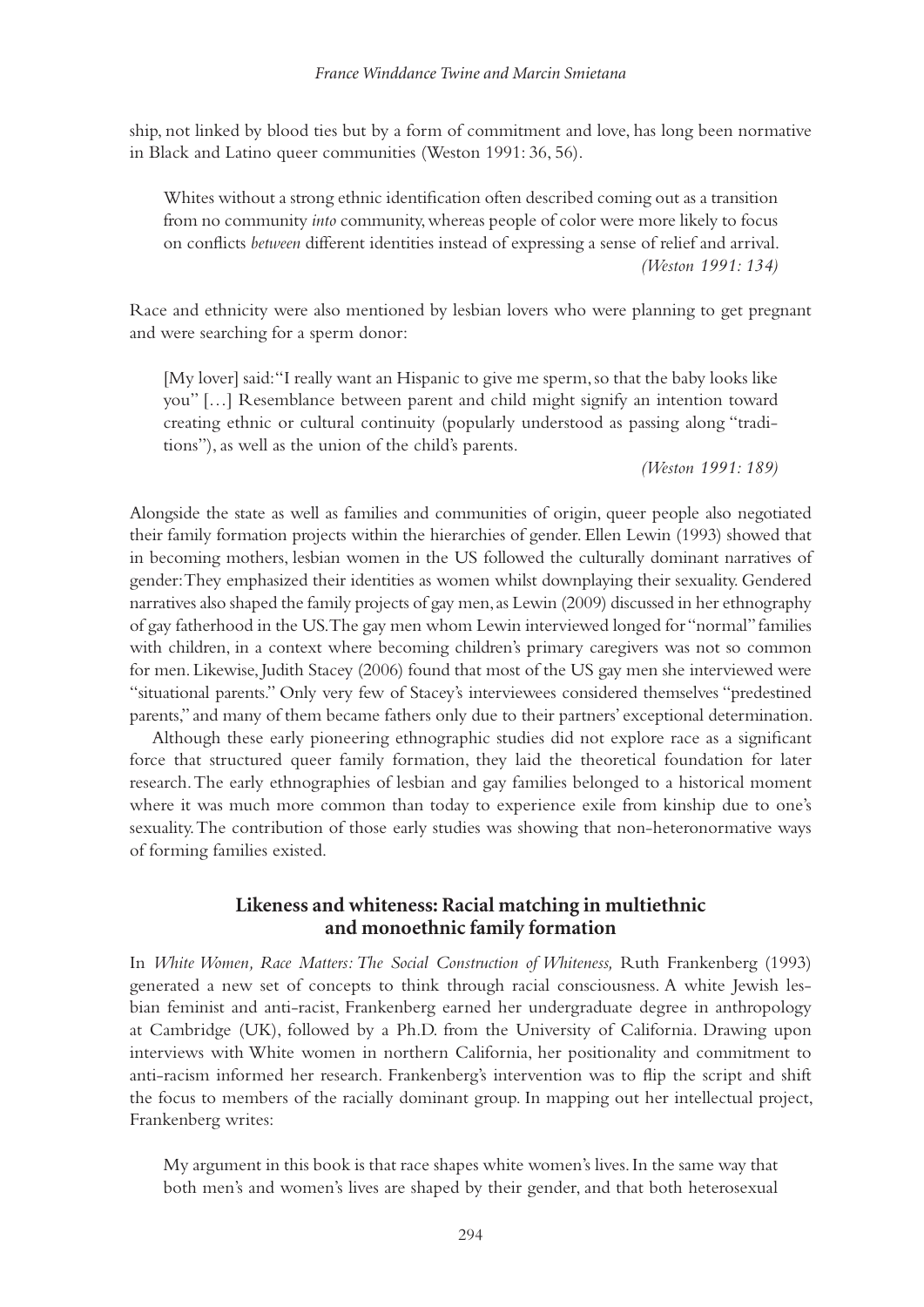and lesbian women's experiences in the world are marked by their sexuality, white people and people of color live racially structured lives.

*(Frankenberg 1993: 1)*

But White people historically have been able to represent the norm that is racially unmarked. One privilege or marker of being White is not having to think about race. This changes when individuals form families either through adoption or IVF/surrogacy. Men and women are then confronted with the issue of difference as measured by race and class. Frankenberg defines whiteness as:

a set of linked dimensions. First, whiteness is a location of structural advantage, of race privilege. Second, it is a "standpoint," a place from which white people look at ourselves, at others, and at society. Third, "whiteness" refers to a set of cultural practices that are usually unmarked and unnamed.

*(1993: 1).*

Frankenberg's theoretical project was focused on the racial consciousness of White women in the United States during the late 1980s. However, we can apply her concepts to gay and lesbian parents, who are racialized. Her concept of race, color, and power-evasive discourses is useful when we consider how potential parents conceptualize or minimize the meaning of race as an axis of difference in their lives.

In a 2008 review of the field of whiteness studies, a field that is the daughter of Black studies, France Winddance Twine and Charles Gallagher (2008) examined emerging trends as the field moved from its US origins and became more international. In the 1990s, an interdisciplinary body of literature detailed how "whiteness" as a collective identity was an achievement (Brodkin 1998; Jacobson 1998; Smedley 1993). Anthropologists and historians have detailed the instability of race as an idea and a material formation. It has to be enforced by the state. Family formation has long been a struggle, in which interracial and same-sex families have been criminalized and perceived as disruptive, dangerous, and transgressive compared to the idealized middle-class, monoracial heterosexual family form. The modern idea of race as a "fact" and a shared identity is a product of European colonialism that ranked people and attributed intellectual and moral capabilities to physical traits (Smedley 1993). The former British colonies share this idea, even if within them the boundaries of who was eligible for whiteness shifted and varied over time and space. In the case of India, this was added to a much older and more complex caste system (called varna by the Hindus).

There are clear parallels between the forms of discipline that transgressive couples endured, which positioned interracial relationships and same-sex families as legally and culturally "queer." This way, due to the prohibition of interracial and same-sex kinships and property transfer, they could not produce economic support for their kinships either (cf. Russell 2018). Queer families, like their transnational and interracial contemporaries, continue to occupy a vulnerable status in most states. Even if tolerated to a varying extent depending on the place, queer families in the global context still do not enjoy the same civil rights or benefits of recognition of heterosexual couples (see Mizielińska and Stasińska 2019 on Poland; Gradskova et al. 2020 on Russia; Guerzoni 2020 on Italy). One consequence is that the global market in reproductive technologies is shaped, in part, because of the denial of the right to form a family for queer couples and individuals in some regions of the world. What is more, some technologies such as surrogacy are not a legally recognized pathway to parenthood not even for many heterosexual couples in some regions of the world such as most of Europe. This is another layer in the multiple barriers that queer people face.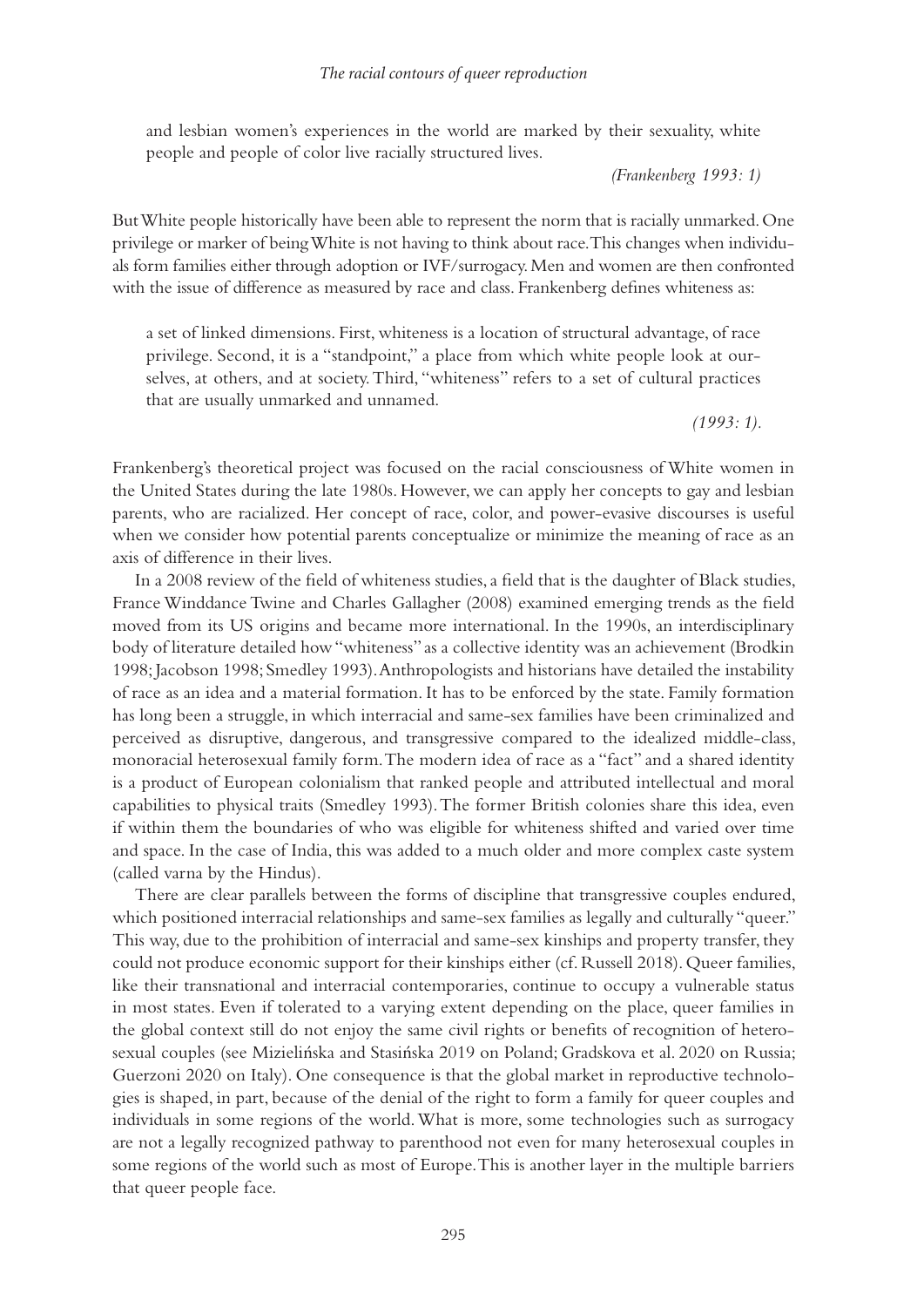#### **New directions: Choreography of race in queer kinship**

Inspired by Charis Thompson's (2005) "ontological choreography," we propose the term choreography of queer kinship. In Thompson's ethnography of fertility clinics in the US, patients emphasized or de-emphasized various kinds of biological connections they had to their children, in order to disambiguate their kinship ties. It was choreographed within a broader ontological choreography: "the dynamic coordination of the technical, scientific, kinship, gender, emotional, legal, political, and financial aspects of ART clinics" (Thompson 2005: 8).

Thompson included logic of this kind within the mechanisms of "strategic naturalization," whereby biology may be infused with social meanings, and it may be mobilized in different ways in order to disambiguate kinship (2005: 155–158). Feminist scholars such as Thompson, Sarah Franklin (2013), and Marilyn Strathern (1992) have shown that while there are no "natural grounds" or "pure biology" to form a basis for designating kinship, nevertheless meanings of biology and nature are used and mobilized in diverse ways in order to designate kinship. For example, the female IVF patients studied by Thompson chose egg donors with whom they thought they shared some ethno-racial heritage, even if the donors would not be regarded as mothers: "Eliding ethnonational and race- and class-based categories with natural grounds for designating kinship is a strategy fundamental to bilateral, blood-based kinship systems" (Thompson 2005: 172).

Scholars have found that in India and Israel, the choreography of matching is central to donors and gestational surrogates. In Israel, Elly Teman (2010) details how *halakhah* (Jewish religious law) requires Jews from different regional and racialized backgrounds to be matched. In India, surrogates must adhere to particular forms of domesticity which are also modeled on caste and religious lines, exemplified by the figure of the domestic worker (Majumdar 2018). As Anindita Majumdar (2018) showed in her ethnographic research on surrogacy in India, intended parents often perceive women belonging to different caste and religious groups with mistrust, which was found to happen particularly often in the case of Hindu intended parents hiring Muslim surrogates, and middle-class parents hiring surrogates that share the position of paid domestic servants. In this kind of choreography, queer kinship often reproduces caste and class inequalities within and across religious communities.

#### **The unsteady marriage of queer studies and critical race studies**

Scholars studying lesbian and gay family formation have found a complicated choreography of sexuality, race, and class in the US, the UK, Australia, and Western Europe (Mamo 2007; Murphy 2015; Stacey 2006; Taylor 2009; for a detailed review please see Smietana, Thompson, and Twine 2018). In the United States, heteronormativity, racial exclusivity, and class privilege structured access to assisted reproductive technologies. When lesbian and gay couples employ ART (such as IVF and surrogacy), their class status and racial identities continue to play a key role in the reproduction of structural inequalities. Predominantly White and middle-class gays and lesbians were the first and also the majority of LGBTQ people who got access to ART.

In a qualitative study of lesbian mothers in the US, Laura Mamo (2007) found that "sperm banks highlight cultural beliefs about sperm, race, heredity, social desirability, and power, beliefs that women draw on when making their selection choices" (203). The lesbians who participated in Mamo's study gave careful consideration to the sperm donor's "racial and ethnic background or religious ancestry" (205). In fact, they were key factors in their selection criteria. Mamo found that donor selection served as a "kinship device, it was driven by their perception that cultural matching was materialized in physical likeness":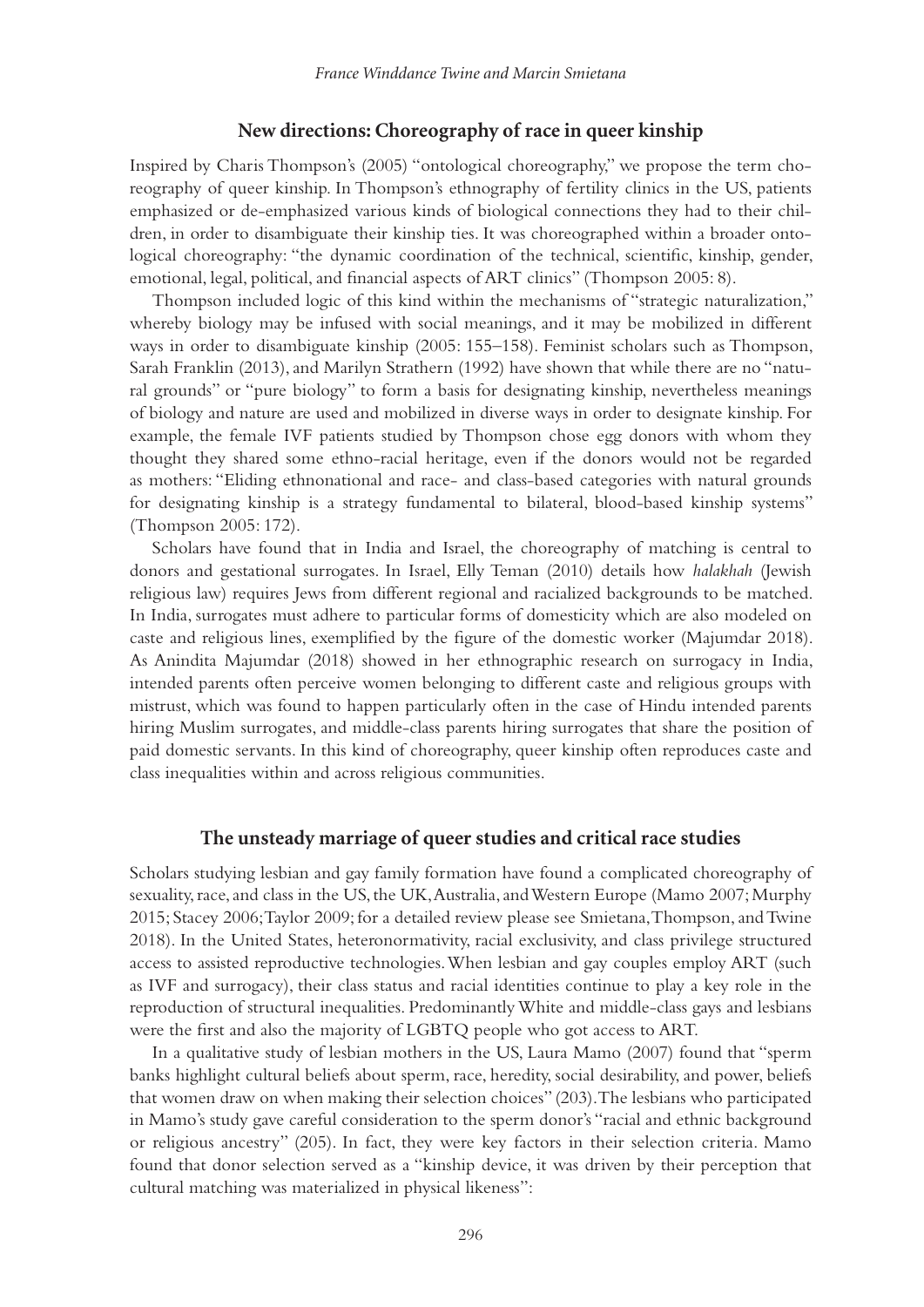[A] kinship device … enables the recipients to envision their own social connections to the imagined children. Kinship becomes relational: potential mothers select donor characteristics they might share with—that is, have in common with—potential offspring. These attributes are not only physical but also social and cultural. […] Affinity ties are also central to imagining future relationships outside the family as providing potential social legitimacy. This was most clear in racial-ethnic decisions to select a donor who "matched" both mothers when they were of the same ethnicity or to select based on the ethnicity of the "nonbiological" mother-to-be.

*(2007: 206)*

Mamo was not the only one to identify racial identity and perceptions of whiteness—a form of social privilege in the United States—as key components in donor selection (see Thompson 2009). The practice of racial matching of gamete sperm donors has also been found in recent research on families formed by lesbian couples in other English-speaking countries such as the UK and Australia, where whiteness is a form of cultural, social, and symbolic capital that provides many life-long advantages (Nordqvist 2012; Andreassen 2017; Davda 2018). Promoting whiteness as an ideal in gamete donation within state-controlled fertility clinics, and discouraging interracial gamete donation was also identified in Northern Europe. As Ulrika Dahl (2018) concluded from her ethnographic research with LGBTQ parents who sought treatment at fertility clinics in Sweden, "queer kinship, despite all its utopian fantasies can work as a reproductive technology for whiteness" (205). Racial matching can, however, be used in a different way by interracial couples. The interracial lesbian couples interviewed by Alyssa M. Newman (2019) in the US faced a "bio-matching tradeoff": they prioritized racial similarity either between a child and their siblings or between a child and a mother.

In a cross-national comparative study, Dean Murphy (2015) analyzed the use of IVF surrogacy among Australian and American gay father families. Their use of biogenetic understandings of kinship presented challenges for gay male couples, who employed creative strategies to enhance or obscure biogenetic links. Like lesbian couples in other studies, they selected reproductive material with the intention of creating families that shared phenotypic characteristics, between both male parents and the children, as well as, in some cases, between the children and the broader society (Murphy 2015: 152). What is more striking is that the men in this study matched the ethnic background of the egg donor to the non-biogenetic father. For all the interviewees, "likeness was important in conveying the message of a coherent family unit and in enacting kinship" (Murphy 2015: 156–157). "Kinship is also enacted through […] the attribution of physical and other resemblances that can stand in for biogenetic links or, more interestingly, sometimes supplant them" (Murphy 2015: 160).

In striking contrast to Mamo and Murphy, Jaya Keaney (2019), in her study of Australian queer families created by assisted reproductive technologies, found quite the opposite, as we discuss in the section below. Keaney's research represents the frontier of an emerging body of empirical literature that contributes significant and original theoretical insights. In fact, she conceptualizes the *queer multiracial family* in her study as "an emergent kinship form" (80). She argues:

Where past Anglophone literature, public culture, and clinical practice around assisted reproduction have centered on the white, heterosexual, middle-class infertile couple, the queer multiracial family is emerging as a powerful emblem of the drastic changes in the landscape of contemporary kinship. This demands our scholarly attention.

*(Keaney 2019: 80)*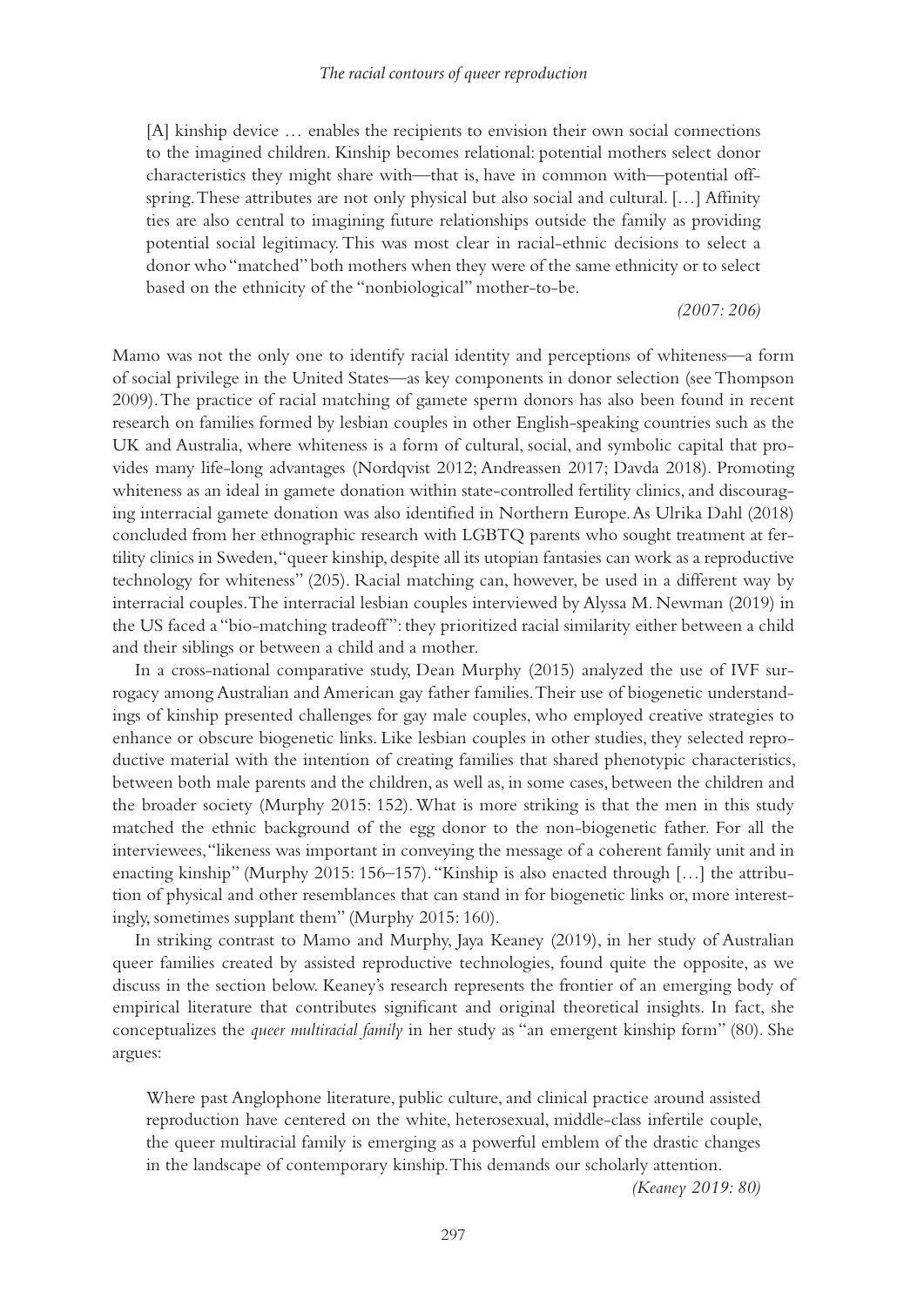Following Sarah Franklin (2013, 2019), we situate Keaney's work in this neo-colonial moment, in which in former British colonies and the larger Anglophone world, whiteness continues to be a valuable form of property (Harris 1993). However, the changing cultural climate in which many countries have recently removed state barriers to same-sex marriage, a cultural space exists for queer multiracial families to counter the dominant representations of the idealized family as White, monoracial, and heterosexual.

#### **Toward racial literacy**

Racial literacy is a set of practices that France Winddance Twine (2010) identified in interracial families of White British mothers who had Black male partners and who had learned to counter racism and the "queerness" of their interracial relationships and mixed-race children:

the concept of racial literacy, an analytical orientation and a set of practices that reflect shifts in perceptions of race, racism and whiteness. It is a way of perceiving and responding to racism that generates a repertoire of discursive and material practices. The components of racial literacy include the following: (1) the definition of racism as a contemporary problem rather than a historical legacy; (2) an understanding of the ways that experiences of racism and racialization are mediated by class, gender inequality, and heterosexuality; (3) a recognition of the cultural and symbolic value of whiteness; (4) an understanding that racial identities are learned and an outcome of social practices; (5) the possession of a racial grammar and vocabulary to discuss race, racism, and antiracism; and (6) the ability to interpret racial codes and racialized practices. *(Twine 2010: 92)*

The concept of racial literacy enables us to better understand the complex emotional and cultural negotiations that LGBTQ people make as they negotiate stigma and structural racism, as they consider "who" they will reproduce in socio-racial terms. In other words, as Twine (2010) has argued, our racialized bodies are social products—that is, they are "read." These readings shape how one is treated as a racialized actor outside of the family. Following Erving Goffman (1963), we remind the reader that race can be thought of as a performance. Although Goffman's work preceded critical race studies and was not attentive to gender expression as we understand it today, nevertheless, he provided a theory that helps us understand "impression management." In his analysis of the management of stigma, Goffman argues that individuals will try to conceal and "pass" as normal. To some extent we see the same process operates among people who experience social or class mobility (middle- and upper-middle-class LGBTQ) and who consider how racialized bodies have to be managed.

Camisha Russell (2018) provides a perspective that has been largely missing in the debate, both as a philosopher, a Black lesbian mother, and a participant in the ART industry. In her analysis, Russell employs and builds upon arguments made by historians, anthropologists, and sociologists. She demonstrates how race is an "ideal" that is given materiality through everyday practices. One example is her discussion of scroll-down menus at in/fertility clinics:

The existence of drop-down menus for race and ethnicity on sperm bank web pages are, on the one hand, a stark reminder of the deep social practices that have divided and continue to organize people in terms of race. The fact that the existence of such drop-down menus is not seen as strange or regressive, on the other hand, reveals how race is still fundamentally viewed as the natural outcome of reproduction.

*(Russell 2018: 160)*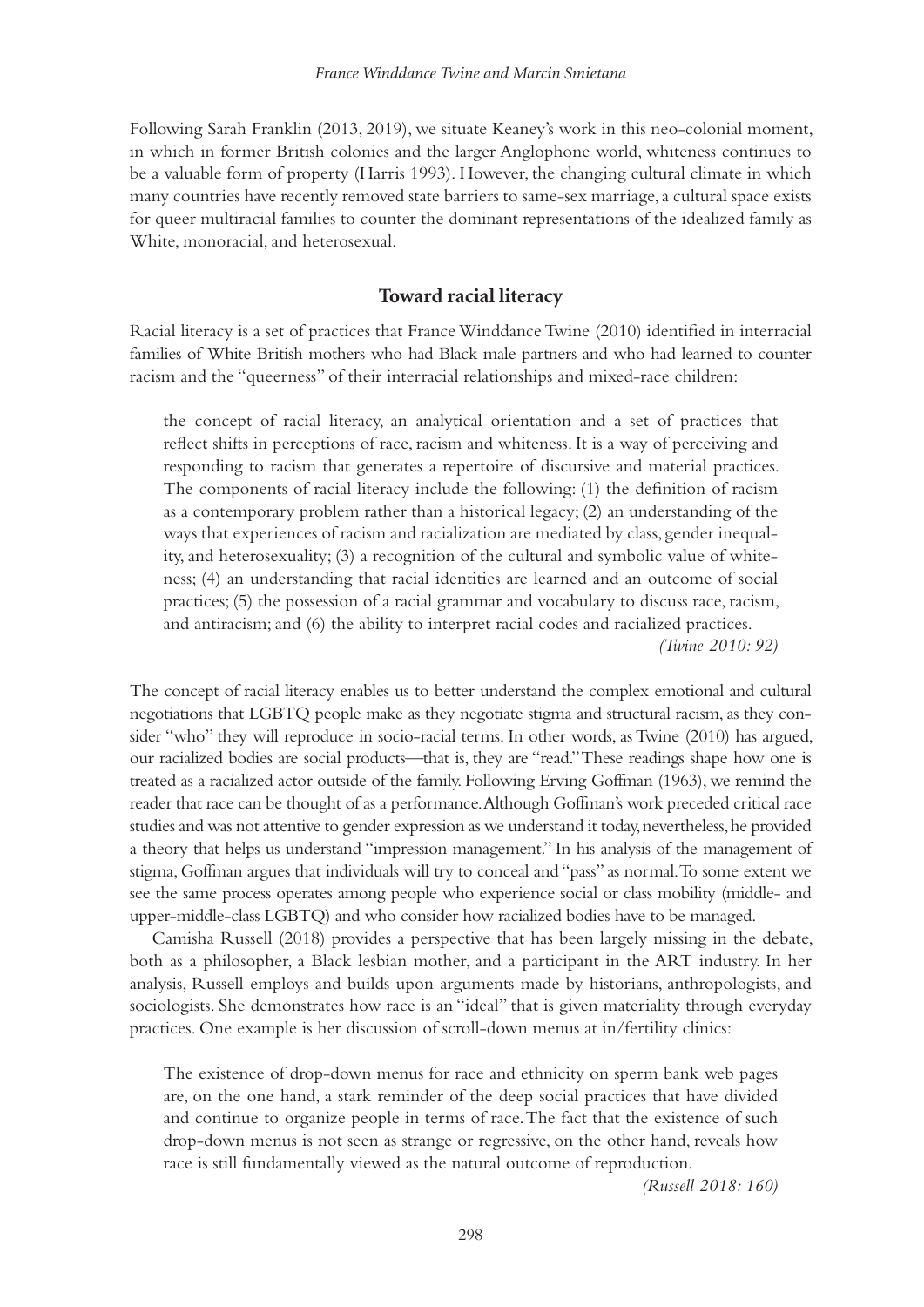Russell argues it would not be wise to impose any definite answers at the individual or policy level as to how one should approach a scroll-down menu in a fertility clinic. What is more, she argues that "racial selection is always taking place in ARTs" (Russell 2018: 160), and that "enforcing a sort of race 'blindness' in ART would be troublesome" (161) for a series of reasons, including "a lack of respect for the fact that, no matter what their history, the categories of race and ethnicity *can* have rich cultural meanings" (161). She reminds that

the role of race in *assisted* reproduction does not stand apart from its role in *nonassisted* reproduction. As long as race, racism, and racial privilege continue to operate in the larger contexts of sex, marriage, reproduction, and kinship, it will do little good to regulate the reproductive behavior of that portion of the population who must seek assistance in having children.

*(Russell 2018: 161)*

She notes, however, that reproduction, and in particular, assisted reproduction, is an interesting site for the critical study of race. She recommends "the ongoing practice of social- and self-critique among those who use, administer, legislate and think about ARTs" (Russell 2018: 164). Given the need for such a critique, a number of scholars have argued that we need racial literacy—that is, a critical vocabulary to address structural racism (Eng 2010; Twine 2010).

Racial literacy as a component of making kinship may be a remedy to "colorblindness." This has also been suggested by Sandra Patton-Imani (2020) in her study of lesbian mothers of different racial-ethnic identifications and socioeconomic statutes in the US:

In both social interactions and legal regulations, enactments of "colorblindness'' depend upon the denial and erasure of any reference to race, foreclosing social recognition of racial "difference" (from whiteness, the unmarked norm). Within this system of racial meaning, noticing race is equated with racism, and this unfortunately translates too often to both the denial of racism as a structural issue, and the erasure of the ways that race informs people's senses of self, others, and society. […] Colorblindness, grounded in erasure and evasion, intersects with patriarchy, heteronormativity, and capitalism to naturalize and normalize the family forms that support contemporary boundaries of legitimacy and citizenship.

*(16–17)*

#### **Racial logics and racial threats**

In the research on queer families that we have reviewed, a recurring theme is the threat that recognizing race and racism can pose to intended parents who self-identify as White (and belong to the racially dominant group) as well as parents who are marked as ethnic. In his research on gay male couples forming families in Spain, Marcin Smietana (2016) found this same discursive strategy to manage "difference." As one of Smietana's interviewees said:

We didn't want to add extra difficulties for our son, like being very blond in a country where people are not so blond, or being Black when there are so few Black people in this country. I think by the fact of having two fathers and the fact of having been born through surrogacy, he is already different enough from his peers.

*(Smietana 2016: 55)*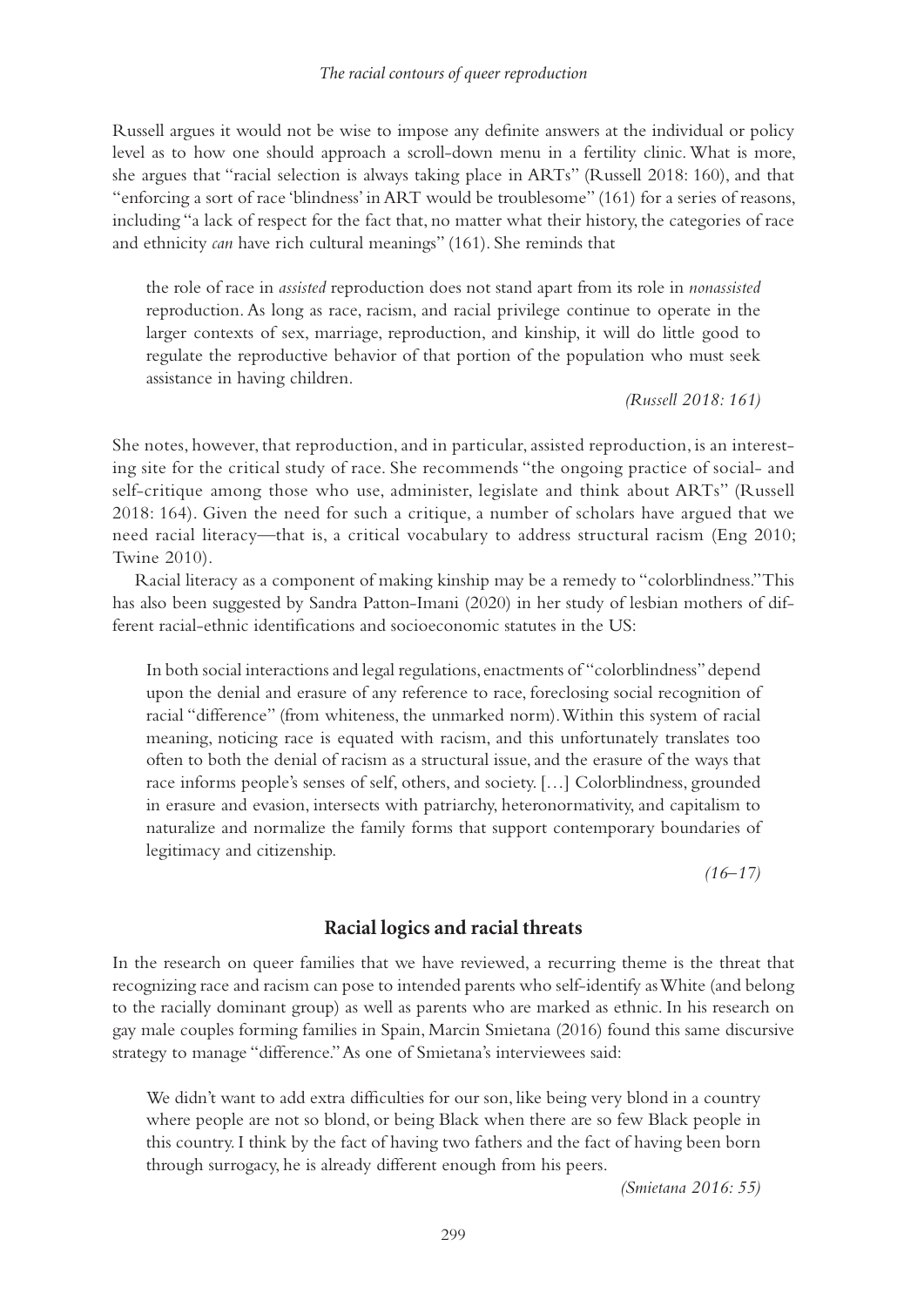In her analysis, Jaya Keaney (2019) argues that donor catalogues reproduce and sustain nineteenthcentury racial logics and classification schemes (cf. Russell 2018). Assisted reproductive technologies, like all technologies, can be deployed to both challenge and reproduce structural racism.

Cataloging gamete providers by race reinforces the pervasive idea that race is inheritable, reified in genetics and biologically transmissible. Despite decades of antiracist work disproving the genetic basis of race, this popular conception has only gained traction in our current "post-genomic age," where the gene is increasingly the locus of cultural identity and life itself. Ordering providers of gametes as cataloged options also creates a sense of equivalence, flattening race as one characteristic among many. *(Keaney 2019: 87)*

Keaney's primary finding was that intended parents treat race as invisible. Returning to Frankenberg (1993), we see that Keaney's interviewees in Australia employed race and colorevasive discourse. The gay parents in Keaney's study deemed their children's darker skin color as irrelevant, which she interpreted as a reflection of their beliefs about a "post-racial" multicultural Australian society.

This detachment is particularly evident in the way a child's racialized body and cultural identity were separated in my interviews. When I asked Stuart whether he would foster connections to Thai or Indian culture in his daughters, he said it was not a priority, because they are "Australian children ... they're part of our family."

*(Keaney 2019: 88–89)*

The participants in Keaney's study are not unique in their efforts to deflect away from the realities of racism and racial hierarchies. This has been found in other studies of families (Twine 2010; San Román 2013). In Spain, Beatriz San Román (2013) found this same discursive move in interracial families formed by international adoption.

Unlike children who arrive in Spain with their migrant families, transracial adoptees usually have had very limited access to other identity discourses than those of the hegemonic social groups. Most of those families adopting transnationally belong to the upper middle or upper class. Their children are raised and socialised in and by the dominant 'white' culture and have little opportunities to engage into horizontal relationships with non-white people ... In Spain, ..., transracial adoptees have often been the only non-whites in their environment, with no class or work mates nor friends or inlaws who were not white. *(San Román 2013: 231)*

Research on queer multiracial families is moving queer studies into new directions. Sandra Patton-Imani's (2020) research is an exemplary model of a queer study that is engaged with critical race studies. In *Queering Family Trees: Race, Reproductive Justice and Lesbian Mothers*, Patton-Imani offers a critique of the normative family genealogies and calls for queering them: Giving legitimacy, both social and legal, to those kin, past and contemporary, who are unrecognized and invisible. This may refer, as she says, to restoring to the family trees "illegitimate" Black grandmothers who were raped by one's "legitimate" White grandfathers and erased from respectable family trees. Between 2004 and 2010, Patton-Imani (the author) and her partner Melanie—an interracial lesbian couple—conducted interviews with more than 100 lesbian and queer mothers of diverse racial and class backgrounds across the US. Patton-Imani's goal was to examine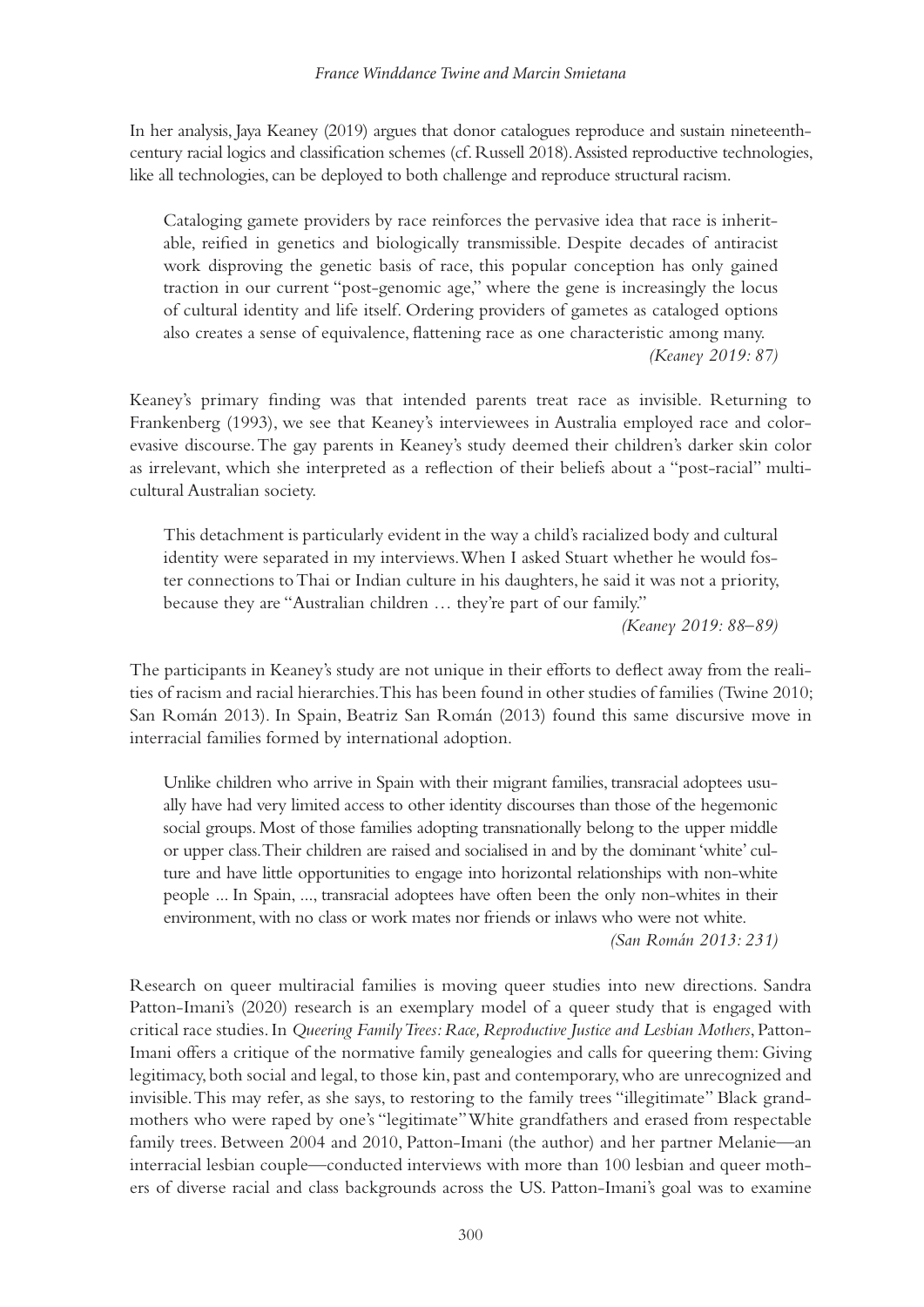the ways lesbian mothers navigate family-making in social and legal contexts that define queer families as illegitimate.

Prior to 2015, before the Supreme Court recognized same-sex marriage as a legal right, each state had its own laws regulating marriage and adoption. Before federal recognition of same-sex marriage, "parents had to purchase legal protection" (Patton-Imani 2020: 7). Marriage was a vehicle that provided access to many family-related rights and privileges of citizenship. Race and class structure the possibilities of queer kinship both in those states that respected gay marriage and, even more, in those that did not. "Basic protections that heterosexually married couples take for granted became high-cost consumer goods that were out of reach for many of the families we talked with" (Patton-Imani 2020: 7).

Natali Valdez and Daisy Deomampo have argued that "contemporary research on reproduction requires increased attention to the nuanced workings of race, racism and racialization" (2019: 555). Khiara Bridges observed,

while surrogacy arrangements are beneficial because they enable persons who are unprivileged by virtue of sexual orientation to have children, they may reaffirm extant racial hierarchies and exacerbate the marginalization of persons and families that are already unprivileged by virtue of race and class.

*(2014: 1125)*

Thus, alongside understanding the narratives of the people who take part in our research, we need to understand how their choices are linked to broader social structures and their histories (see also Lopez in this volume).

#### **Conclusion**

A careful and critical analysis of how, by whom, and for what purposes race is mobilized in reproduction is a crucial task for anthropological studies of reproduction. Sara Ahmed has called for a "politics of disorientation" as a queer political project (2006: 142). This is a type of racial literacy project that demands a new set of studies of queer families that place race and class inequality at the center of queer family formation. The failure to problematize race in earlier anthropological studies has unwittingly reinforced an idealized model of the family as monoracial—one in which difference is perceived as a problem—a stigma to be resolved. The costs of presuming that racism is secondary—as Jasbir Puar (2007) and David Eng (2010) have warned are what motivates us to echo Ahmed's queer political project designed to trouble the privileging of whiteness and heterosexuality.

#### **Acknowledgments**

We would like to thank Professors Sarah Franklin, Marcia Inhorn, Charis Thompson, and Anindita Majumdar and Dr. Doris Leibetseder for their intellectual guidance, funding, and collaborative work as co-conspirators. The paper was written with support from the Wellcome Trust (Grant no. 209829/Z/17/Z). Both authors have contributed equally to writing this chapter.

#### **References**

Ahmed, Sara. 2006. *Queer Phenomenology*. Duke University Press, Durham, NC.

Ahmed, Sara. 2011. Problematic proximities: Or why critiques of gay imperialism matter. *Feminist Legal Studies 19* (August): 119.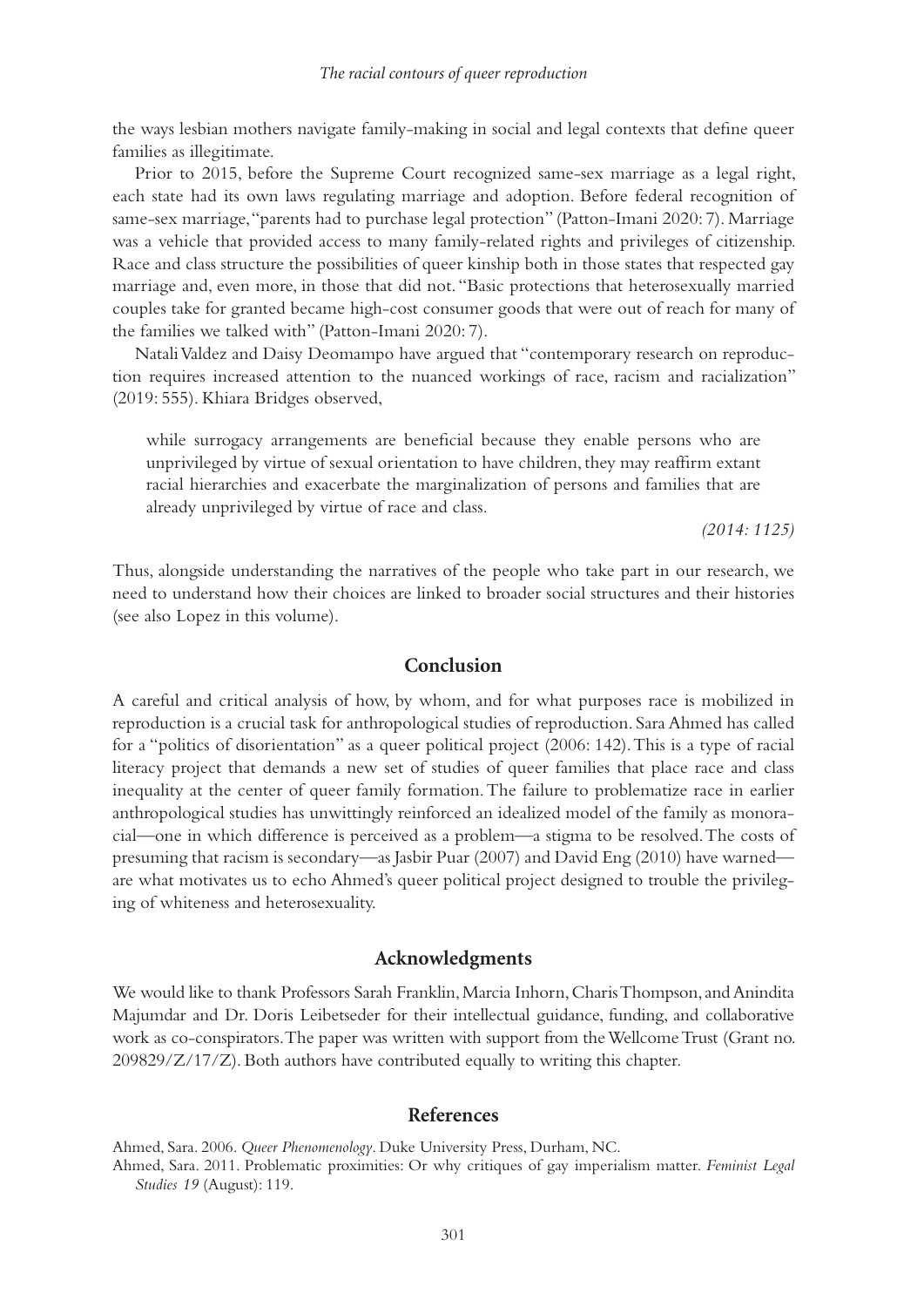- Andreassen, Rikke. 2017. Social imaginaries, sperm and whiteness: Race and reproduction in British media. *Journal of Intercultural Studies 38* (2): 123–138.
- Anzaldúa, Gloria. 1981[2009]. La Prieta. In: Keating, AnaLouise (Ed.), *The Gloria Anzaldúa Reader*. Duke University Press, pp. 38–50. <https://doi-org.ezp.lib.cam.ac.uk/10.1215/9780822391272>
- Bacchetta, Paola, and Haritaworn, Jin. 2011. There are many transatlantics: Homonationalism, homotransnationalism and feministqueer-trans of colour theories and practices. In: Davis, Kathy and Evans, Mary (Eds.), *Transatlantic Conversations: Feminism as Travelling Theory*. Routledge, London and New York, pp. 127–144.
- Bridges, Khiara. 2014. *Windsor*, surrogacy, and race. *Washington Law Review 89*(4): 1125–1153.
- Briggs, Laura. 2017. *How All Politics Became Reproductive Politics*. University of California Press, Oakland.
- Brodkin, Karen. 1998. *How Jews Became White Folks and What That Says about Race in America*. Rutgers University Press, New Brunswick, NJ.
- Courduriès, Jérôme. 2018. At the nation's doorstep: The fate of children in France born via surrogacy. *Reproductive Biomedicine and Society Online 7*. DOI: [10.1016/j.rbms.2018.11.003.](http://doi.org/10.1016/j.rbms.2018.11.003)
- Dahl, Ulrika. 2018. (The promise of) monstrous kinship? Queer reproduction and the somatechnics of sexual and racial difference. *Somatechnics 8* (2): 195–211. DOI: [10.3366/soma.2018.0250](http://dx.doi.org/10.3366/soma.2018.0250)
- Davda, Priya. 2018. *The (Bio)Medicalisation, Stratification and Racialisation of Reproduction through Matching in UK Egg Donation*. Doctoral dissertation, Royal Halloway and Bedford New College University of London.
- De Lauretis, Teresa. 1991. Queer theory: Lesbian and gay sexualities. An introduction. *Differences: A Journal of Feminist Cultural Studies 3* (2): III–XVIII.
- Donovan, Catherine, Heaphy, Brian, and Weeks, Jeffrey. 2001. *Same Sex Intimacies: Families of Choice and Other Life Experiments*. Routledge, London and New York.
- Duggan, Lisa. 2002. The new homonormativity: The sexual politics of neoliberalism. In: Castronovo, Russ and Nelson, Dana D. (Eds.), *Materializing Democracy: Toward a Revitalized Cultural Politics*. Duke University Press, Durham, NC, pp. 175–194.
- Eng, David. 2010. *The Feeling of Kinship: Queer Liberalism and the Racialization of Intimacy*. Duke University Press, Durham.
- Frankenberg, Ruth. 1993. *White Women, Race Matters: The Social Construction of Whiteness*. University of Minnesota Press, Minneapolis, MN.
- Franklin, Sarah. 2013. *Biological Relatives: IVF, Stem Cells and the Future of Kinship*. Duke University Press, Durham and London.
- Franklin, Sarah. 2019. A tale of two halves?: IVF in the UK in the 1970s and 1980s. In: Mackie, Vera , Marks, Nicola J. , and Ferber, Sarah (Eds.), *The Reproductive Industry: Intimate Experiences and Global Processes*. Lexington Books. Lanham, Boulder, New York, London, pp. 15–30.
- Goffman, Erving. 1963. *Stigma: Notes on the Management of Spoiled Identity*. Simon & Schuster, New York.
- Goodfellow, Aaron. 2015. *Gay Fathers, Their Children, and the Making of Kinship*. Fordham University Press, New York.
- Gradskova, Yulia, Kondakov, Alexander, and Shevtsova, Maryna. 2020. Postsocialist revolutions of intimacy: An introduction. *Sexuality & Culture 24*: 359–370. DOI: [10.1007/s12119-020-09706-8.](http://doi.org/10.1007/s12119-020-09706-8)
- Guerzoni, Corinna Sabrina. 2020. *Sistemi Procreativi: Etnografia dell'omogenitorialità in Italia*. FrancoAngeli, Milano.
- Harris, Cheryl. 1993. Whiteness as property. *Harvard Law Review 106* (8, June): 1707–1791.
- Hunter, Margaret. 2002. "If you're light, you're alright": light skin color as social capital for women of color. *Gender & Society 16*(2): 175–193.
- Hunter, Margaret. 2007. The persistent problem of colorism: Skin tone, status, and inequality. *Sociology Compass 1*(1): 237–254.
- Jacobson, Matthew Frye. 1998. *Whiteness of a Different Color: European Immigrants and the Alchemy of Race*. Harvard University Press, Cambridge, MA.
- John, Elton. 2019. *Me: Elton John Official Autobiography*. Henry Holt, New York.
- Keaney, Jaya. 2019, Queer multiracial family: Figuring race in donor-assisted conception. In: Mackie, Vera , Marks, Nicola J. , and Ferber, Sarah (Eds.), *The Reproductive Industry: Intimate Experiences and Global Processes*. Lexington Books, Lanham, Boulder, New York, London, pp. 79–95.
- Lewin, Ellen. 1993. *Lesbian Mothers: Accounts of Gender in American Culture*. Cornell University Press, Ithaca and London.
- Lewin, Ellen. 2009. *Gay Fatherhood: Narratives of Family and Citizenship in America*. The University of Chicago Press, Chicago and London. [DOI:](http://dx.doi.org/DOI: ) [10.1016/j.rbmo.2011.09.016.](http://dx.doi.org/10.1016/j.rbmo.2011.09.016)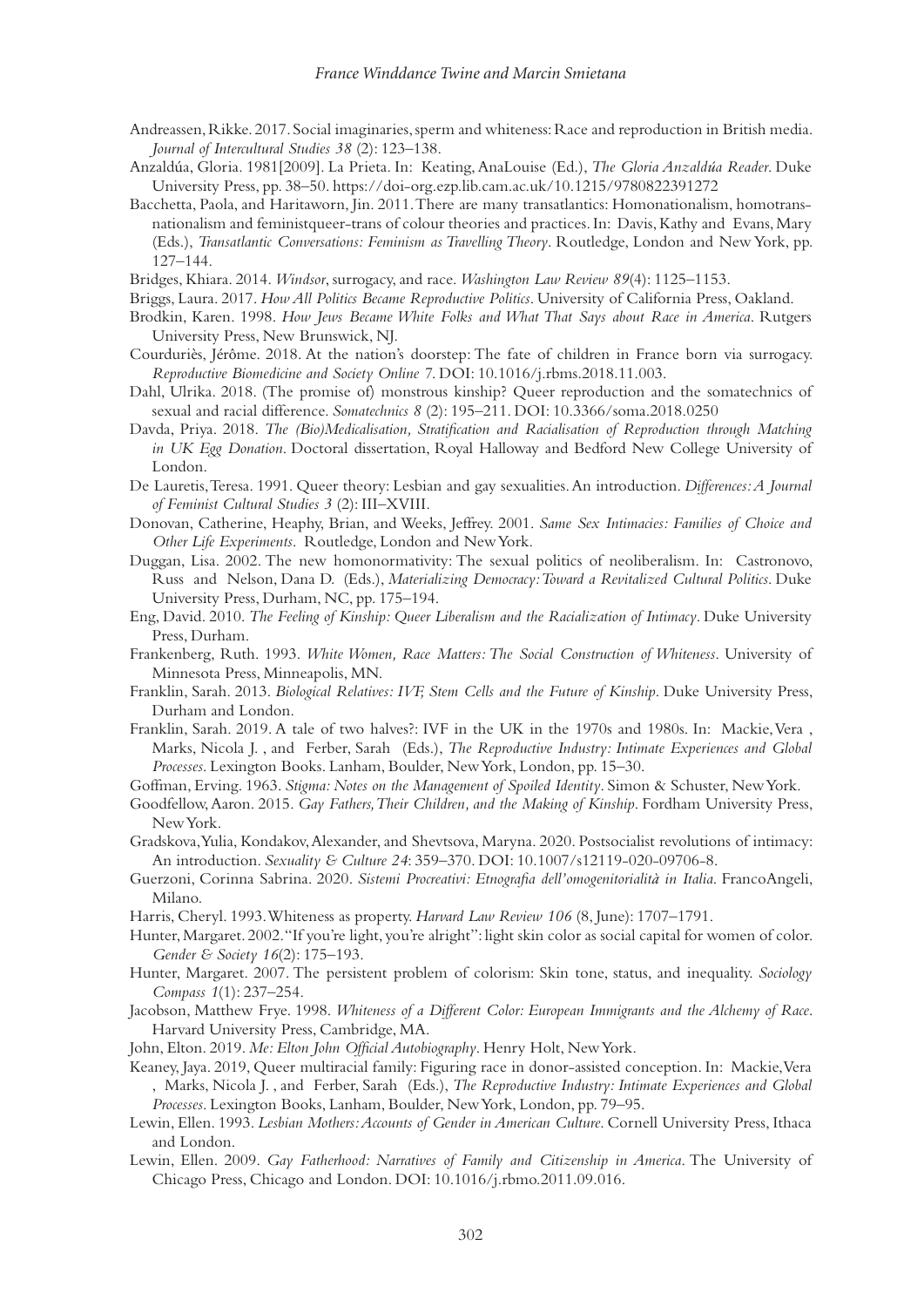- Majumdar, Anindita. 2018. Conceptualizing surrogacy as work-labour: Domestic labour in commercial gestational surrogacy in India. *Journal of South Asian Development 13*(2) 1–18. DOI: [10.1177/0973174118778481.](http://dx.doi.org/10.1177/0973174118778481)
- Mamo, Laura. 2007. *Queering Reproduction: Achieving Pregnancy in the Age of Technoscience*. Duke University Press, Durham.
- Mizielińska, Joanna, and Stasińska, Agata. 2019. Negotiations between possibilities and reality: Reproductive choices of families of choice in Poland. *European Journal of Women's Studies*: 1–16. DOI: [10.1177/1350506819887765.](http://dx.doi.org/10.1177/1350506819887765)
- Murphy, Dean A. 2015. *Gay Men Pursuing Parenthood through Surrogacy: Reconfiguring Kinship*. University of New South Wales Press, Sydney.
- Newman, Alyssa M. 2019. Mixing and matching: Sperm donor selection for interracial lesbian couples. *Medical Anthropology 38* (8): 710–724, DOI: [10.1080/01459740.2019.1655737.](http://dx.doi.org/10.1080/01459740.2019.1655737)
- Nordqvist, Petra. 2012. I don't want us to stand out more than we already do': Lesbian couples negotiating family connections in donor conception. *Sexualities 15* (5–6): 644–661. DOI: [10.1177/1363460712446271.](http://dx.doi.org/10.1177/1363460712446271)
- Patton-Imani, Sandra. 2020. *Queering Family Trees; Race, Reproductive Justice, and Lesbian Motherhood*. New York University Press, New York.
- Puar, Jasbir. 2007. *Terrorist Assemblages: Homonationalism in Queer Times*. Duke University Press, Durham and London.
- Russell, Camisha. 2018. *The Assisted Reproduction of Race*. Indiana University Press, Bloomington.
- San Román, Beatriz. 2013. "I am white… even if I am racially black"; "I am Afro-Spanish": Confronting belonging paradoxes in transracial adoptions. *Journal of Intercultural Studies 34* (3): 229–245.
- Smedley, Audrey. 1993. *Race in North America: Origin and Evolution of a Worldview.* Boulder, CO: Westview Press.
- Smietana, Marcin. 2016. 'Families like we'd always known'? Spanish gay fathers' normalization narratives in transnational surrogacy. In: Lie, Merete and Lykke, Nina (Eds.), *Assisted Reproduction across Borders: Feminist Perspectives on Normalizations, Disruptions and Transmissions*, pp. 49–60. Routledge, London and New York.
- Smietana, Marcin. 2017. Affective de-commodifying, economic de-kinning: Surrogates' and gay fathers' narratives in U.S. surrogacy. *Sociological Research Online 22*(2): 163–175. [https://doi.org/10.5153/sro](https://doi.org/10.5153/sro.4312) [.4312](https://doi.org/10.5153/sro.4312).
- Smietana, Marcin, Thompson, Charis, and Twine, France Winddance. 2018. Making and Breaking Families: Reading Queer Reproductions, Stratified Reproduction and Reproductive Justice Together. *[Reproductive Biomedicine and Society Online](http://doi.org/10.1016/j.rbms.2018.11.001)*, Vol. 7, November. DOI: 10.1016/j. rbms.2018.11.001
- Smietana, Marcin and France Windddance Twine. n.d. "Queer decisions: Racial matching and stigma management among gay male intended parents."
- Stacey, Judith. 2006. Gay parenthood and the decline of paternity as we knew it. *Sexualities 9* (1): 27–55. [DOI:](http://dx.doi.org/DOI: ) [10.1177/1363460706060687](http://dx.doi.org/10.1177/1363460706060687).
- Strathern, Marilyn. 1992. *Reproducing the Future: Anthropology, Kinship and the New Reproductive Technologies*. Routledge, New York.
- TallBear, Kim. 2018. Making love and relations beyond settler sex and family. In: Clarke, Adele , and Haraway, Donna (Eds.), *Making Kin Not Population*. Prickly Paradigm Press, Chicago, pp. 145–164.
- Taylor, Yvette. 2009. *Lesbian and Gay Parenting: Securing Social and Educational Capital*. Palgrave Macmillan, Basingstoke and New York.
- Teman, Elly. 2010. *Birthing a Mother: The Surrogate Body and the Pregnant Self*. California University Press, Berkeley.
- Thompson, Charis. 2005. *Making Parents: Reproductive Technologies and Their Ontological Choreography*. MIT Press, Cambridge MA.
- Thompson, Charis. 2009. Skin tone and the persistence of biological race in egg donation for assisted reproduction. In: Glenn, Evelyn Nakano (Ed.), *Shades of Difference: Why Skin Color Matters*. Stanford University Press, Stanford, CA, pp. 131–147.
- Twine, France Winddance. 2010. *A White Side of Black Britain: Interracial Intimacy and Racial Literacy*. Duke University Press, Durham and London.
- Twine, France Winddance. 2015. *Outsourcing the Womb: Race, Class, and Gestational Surrogacy in a Global Market*. 2nd edition. Routledge, New York.
- Twine, France Winddance, and Gallagher, Charles. 2008. The future of whiteness: A map of the 'third wave'. *Ethnic and Racial Studies 31* (1): 4–24. DOI: [10.1080/01419870701538836](http://dx.doi.org/10.1080/01419870701538836)